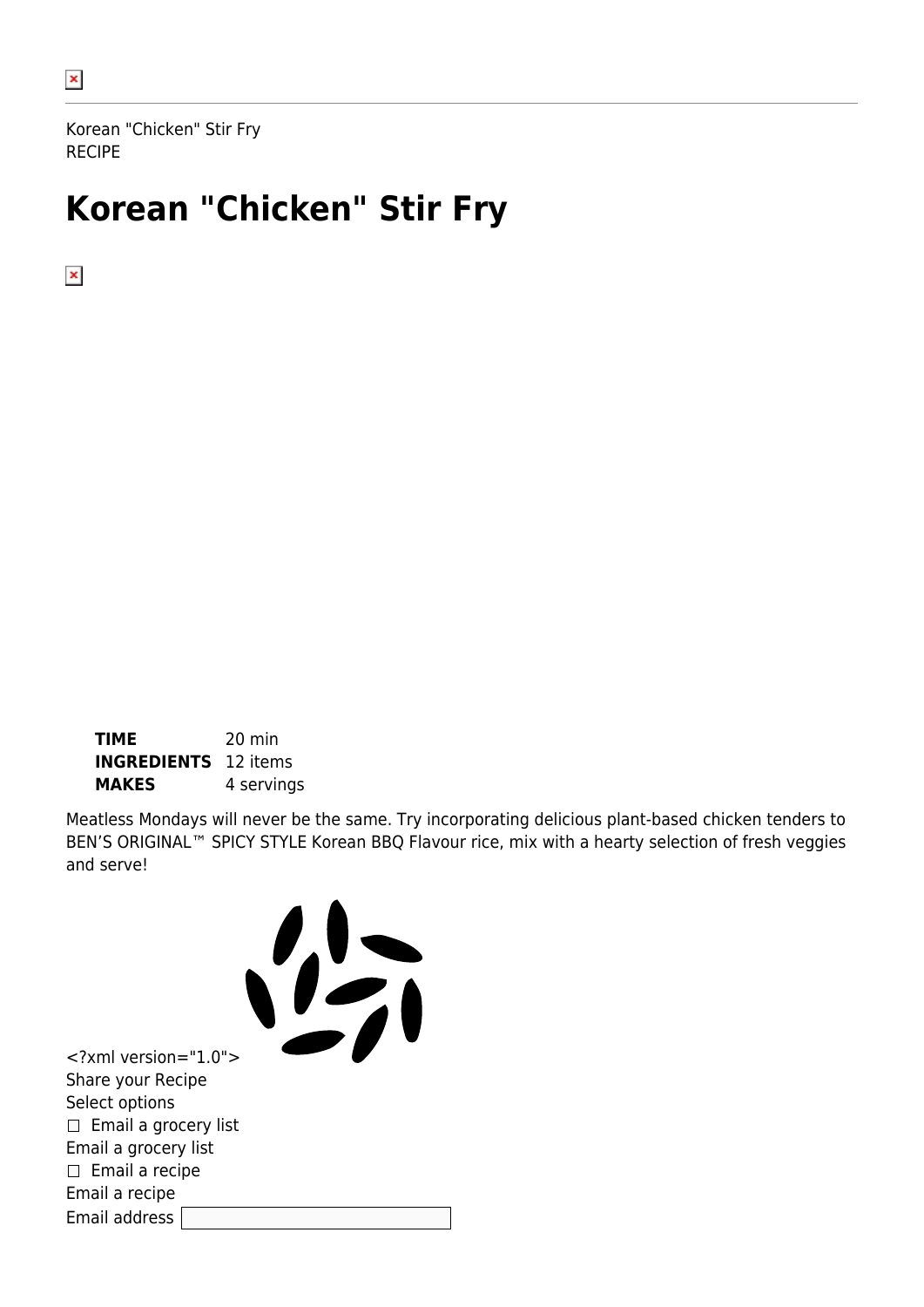### **INGREDIENTS**

- 2 pouches (each 240g) of BEN'S ORIGINAL™ SPICY STYLE Korean BBQ Flavour
- 2 tsp (10mL) Canola oil
- ½ cup (125mL) Diced onion
- ½ cup (125mL) Sliced carrots
- ½ cup (125mL) Sliced celery
- ½ cup (125mL) Sliced pepper
- ½ cup (125mL) Broccoli florets
- $\cdot$  ½ cup (125mL) Snap peas
- 1 cup (250mL) Sliced mushrooms
- 1 cup (250mL) Chopped bok choy
- 8 Plant based chicken tenders
- 1 tbsp (15mL) Korean BBQ sauce/marinade

## **INSTRUCTION**

- 1. Heat a large wok (at least 12"/30 cm) over medium-high heat. Add oil. Add vegetables one at a time starting with the harder vegetables. Stir fry for one minute then add the next in the following order – onion, carrots, celery, pepper, mushroom, broccoli, snap peas, bok choy. Stir fry constantly moving the vegetables around the pan until tender-crisp. Remove vegetables from wok.
- 2. Add chicken tenders to wok and sear on all sides. Add Korean BBQ sauce and toss to coat. Remove from heat.
- 3. Heat BEN'S ORIGINAL™ SPICY STYLE Korean BBQ Flavour according to package directions.
- 4. To serve divide prepared BEN'S ORIGINAL™ SPICY STYLE Korean BBQ Flavour and top with stir fried vegetables and chicken tenders. Enjoy!

### **RECIPE NOTES:**

- Have all your prep finished before you start cooking this recipe comes together quickly.
- Garnish with sliced green onions.
- Remember: the smaller the pieces the faster they cook.
- Change up the vegetables total amount of vegetables should be 4-5 cups/1000-1250 mL.

#### **NUTRITION**

#### **DESCRIPTION AMOUNT PER SERVING**

- Calories 310
- Carbohydrates (g) 53 g
- Fiber (g)  $6 g$
- Protein (g)  $15 g$